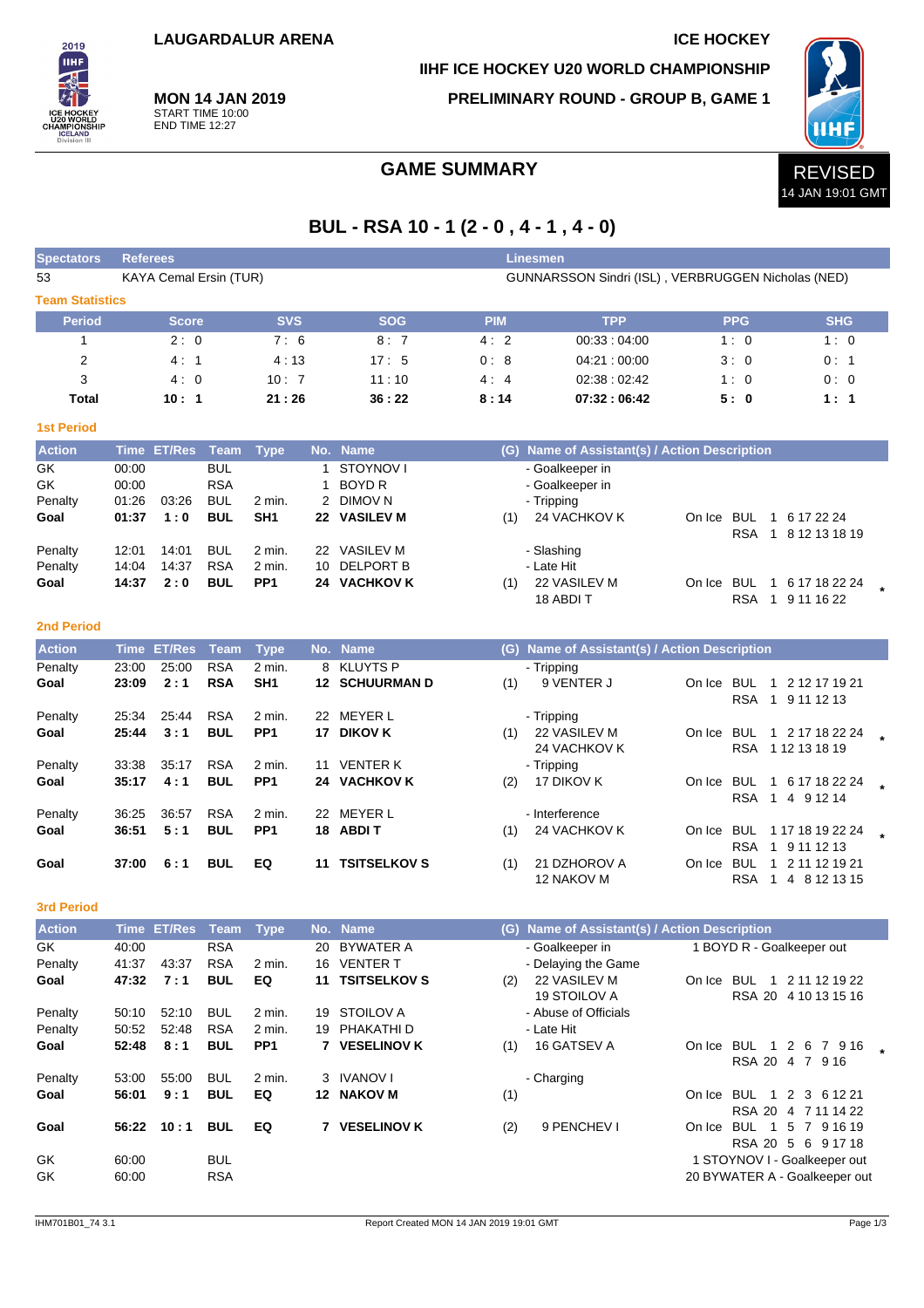

**MON 14 JAN 2019** START TIME 10:00 END TIME 12:27

# **IIHF ICE HOCKEY U20 WORLD CHAMPIONSHIP**

### **PRELIMINARY ROUND - GROUP B, GAME 1**



#### **Goalkeeper Records**

#### **Team : BUL - Bulgaria Team : RSA - South Africa**

| l No. Name         |    | SOG SVS | <b>MIP</b> | . No. Name          | <b>SOG</b> | <b>SVS</b> | <b>MIP</b> |
|--------------------|----|---------|------------|---------------------|------------|------------|------------|
| STOYNOV Ivan       | 22 | 21      | 60:00      | BOYD Rvan           | 25         | 19         | 40:00      |
| 20 GEORGIEV Nikola |    |         |            | 20 BYWATER Alistair |            |            | 20:00      |

#### **Game Statistics**

| Team: BUL (white)  |                               |                |          |                |             |             |                |          |       |   |                |                |                        |             |
|--------------------|-------------------------------|----------------|----------|----------------|-------------|-------------|----------------|----------|-------|---|----------------|----------------|------------------------|-------------|
|                    | Head Coach: KANCHEV Stanislav |                |          |                |             |             |                |          |       |   | Shots on Goal  |                |                        |             |
| No. Pos.           | <b>Name</b>                   | G              | A        | P              | <b>PIM</b>  | $FO+$       | FO-            | $FO+/-$  | FO%   |   | $\overline{2}$ | 3              | <b>OT</b><br><b>TS</b> | $+/-$       |
| 6 D                | <b>PERCHEMLIEV Martin</b>     | 0              | $\Omega$ | $\Omega$       | 0           | 0           | $\Omega$       | 0        | 0.00  | 0 | $\Omega$       | 0              | 0                      | $+2$        |
| D<br>17            | DIKOV Konstantin +A           |                |          | $\overline{2}$ | 0           | 0           | 0              | 0        | 0.00  | 0 | 3              |                | 4                      | 0           |
| 18 F               | <b>ABDI Tareg</b>             |                |          | 2              | 0           |             | 3              | 4        | 70.00 | 0 | 2              | 0              | $\overline{2}$         | $\mathbf 0$ |
| $\mathsf{F}$<br>22 | VASILEV Miroslav +C (BP)      |                | 3        | 4              | 2           | 5           | 8              | $-3$     | 38.46 | 1 | 3              | 2              | 6                      | $+2$        |
| 24 D               | VACHKOV Kaloyan               | $\overline{2}$ | 3        | 5              | 0           |             |                | $\Omega$ | 50.00 | 2 | 3              | 0              | 5                      | $+1$        |
| 2 D                | <b>DIMOV Nikolay</b>          | 0              | 0        | 0              | 2           | 0           | 0              | 0        | 0.00  | 0 | 1              | 0              |                        | $+2$        |
| 11 F               | <b>TSITSELKOV Simeon</b>      | 2              | $\Omega$ | $\overline{2}$ | 0           | 1           | $\overline{2}$ | $-1$     | 33.33 | 1 | 4              | 1              | 6                      | $+2$        |
| $\mathsf{F}$<br>12 | <b>NAKOV Martin</b>           |                |          | 2              | $\mathbf 0$ | 10          | 11             | $-1$     | 47.62 | 2 |                | $\overline{2}$ | 5                      | $+2$        |
| D<br>19            | <b>STOILOV Aleks</b>          | 0              |          |                | 2           | 0           | 0              | 0        | 0.00  | 1 | 0              | 0              |                        | $+2$        |
| 21 F               | DZHOROV Angel                 | 0              |          |                | $\Omega$    | $\mathbf 0$ | $\Omega$       | $\Omega$ | 0.00  | 0 | 0              |                |                        | $+1$        |
| 5 D                | <b>ISA Trevor-Shon</b>        | 0              | 0        | 0              | 0           | 0           | 0              | 0        | 0.00  | 0 | 0              | 0              | 0                      | $+1$        |
| 7 F                | VESELINOV Kristian +A         | 2              | $\Omega$ | $\overline{2}$ | 0           | 3           | 2              | 1        | 60.00 | 1 | 0              | 3              | 4                      | $+1$        |
| F<br>9             | PENCHEV Ivailo                | 0              |          |                | 0           | 0           | 0              | $\Omega$ | 0.00  | 0 | 0              |                |                        | $+1$        |
| F<br>13            | LUKOV Zhoro                   | 0              | $\Omega$ | 0              | 0           | 0           | $\Omega$       | $\Omega$ | 0.00  | 0 | 0              | 0              | 0                      | $\mathbf 0$ |
| 16 F               | <b>GATSEV Aleksandar</b>      | 0              |          |                | 0           | $\mathbf 0$ | $\Omega$       | $\Omega$ | 0.00  | 0 | 0              | 0              | 0                      | $+1$        |
| 3 F                | <b>IVANOV</b> Ivelin          | 0              | 0        | 0              | 2           | 0           | 0              | 0        | 0.00  | 0 | 0              | 0              | 0                      | $+1$        |
| F<br>8             | <b>ATANASOV Mario</b>         | 0              | 0        | 0              | 0           | 0           | 0              | 0        | 0.00  | 0 | 0              | 0              | 0                      | 0           |
| F<br>10            | <b>ADBI Moussa</b>            | 0              | $\Omega$ | 0              | 0           | 3           | 8              | $-5$     | 27.27 | 0 | 0              | 0              | 0                      | $\mathbf 0$ |
| GK                 | STOYNOV Ivan                  | 0              | 0        | 0              | 0           |             |                |          |       | 0 | 0              | 0              | 0                      |             |
| 20 GK              | <b>GEORGIEV Nikola</b>        | 0              | $\Omega$ | $\Omega$       | $\Omega$    |             |                |          |       | 0 | $\Omega$       | 0              | 0                      |             |
| <b>Total</b>       |                               | 10             | 13       | 23             | 8           | 30          | 35             | -5       | 46.15 | 8 | 17             | 11             | 36                     |             |

| Team: RSA (black)  |                              |    |          |          |                |             |                |         |        |             |                |                      |                        |       |
|--------------------|------------------------------|----|----------|----------|----------------|-------------|----------------|---------|--------|-------------|----------------|----------------------|------------------------|-------|
|                    | <b>Head Coach: GIOT Marc</b> |    |          |          |                |             |                |         |        |             |                | <b>Shots on Goal</b> |                        |       |
| No. Pos.           | <b>Name</b>                  | G. | A        | P        | <b>PIM</b>     | $FO+$       | FO-            | $FO+/-$ | FO%    |             | $\overline{2}$ | 3                    | <b>OT</b><br><b>TS</b> | $+/-$ |
| 8 F                | <b>KLUYTS Paulus</b>         | 0  | $\Omega$ | 0        | 2              | 0           | 0              | 0       | 0.00   | 1           | 0              |                      | 2                      | $-2$  |
| 12 F               | <b>SCHUURMAN Delano</b>      |    | 0        |          | 0              | 3           | $\overline{2}$ |         | 60.00  | 0           | 2              | 2                    | 4                      | $-1$  |
| 13 F               | VIVIER Luke +A               | 0  | $\Omega$ | 0        | 0              | 12          | 17             | $-5$    | 41.38  | $\mathbf 0$ | $\mathbf 0$    | $\overline{2}$       | 2                      | $-2$  |
| 18 D               | <b>CERFF Matthew</b>         | 0  | 0        | 0        | 0              | 0           | 0              | 0       | 0.00   | 0           | 0              |                      |                        | $-2$  |
| 19 D               | PHAKATHI Dion +A             | 0  | 0        | 0        | $\overline{2}$ | $\pmb{0}$   | $\Omega$       | 0       | 0.00   | 1           | 0              |                      | 2                      | $-1$  |
| 9<br>D             | VENTER John +C               | 0  |          |          | 0              | 0           | 0              | 0       | 0.00   | 0           | 0              |                      |                        | 0     |
| 10 D               | <b>DELPORT Brandon</b>       | 0  | 0        | 0        | $\overline{2}$ | 0           | 0              | 0       | 0.00   | 1           | 0              | 0                    |                        | $-1$  |
| D<br>11            | <b>VENTER Kaige</b>          | 0  | 0        | 0        | 2              | 0           | 0              | 0       | 0.00   | 1           | 0              | 0                    |                        | 0     |
| $\mathsf{F}$<br>16 | <b>VENTER Tristan</b>        | 0  | $\Omega$ | 0        | $\overline{2}$ | 1           | $\mathbf 0$    |         | 100.00 | 0           |                |                      | 2                      | $-1$  |
| 22 F               | <b>MEYER Luca</b>            | 0  | $\Omega$ | $\Omega$ | 4              | 10          | $\overline{7}$ | 3       | 58.82  | 1           |                | 0                    | $\overline{2}$         | $-1$  |
| 4 D                | van der MERWE Johan (BP)     | 0  | 0        | 0        | 0              | 0           | 0              | 0       | 0.00   | 0           | 0              | 0                    | 0                      | $-3$  |
| 7 F                | <b>KRUGER Casper</b>         | 0  | 0        | $\Omega$ | 0              | $\mathbf 0$ |                | -1      | 0.00   | 0           | 0              |                      |                        | $-1$  |
| 14 F               | <b>VENTER Reinhard</b>       | 0  | $\Omega$ | $\Omega$ | $\Omega$       | 0           | $\Omega$       | 0       | 0.00   | 2           | 0              | 0                    | 2                      | $-1$  |
| 15 F               | <b>LAMPRECHT Hendrik</b>     | 0  | 0        | 0        | 0              | 0           | 0              | 0       | 0.00   | 0           | 0              | 0                    | 0                      | $-2$  |
| 17 F               | <b>JOHNSON Sky</b>           | 0  | $\Omega$ | 0        | $\Omega$       | 9           | 3              | 6       | 75.00  | 0           |                | 0                    | 1                      | $-1$  |
| 5 F                | KOEKEMOER-BROWN Justin       | 0  | 0        | 0        | 0              | 0           | 0              | 0       | 0.00   | 0           | 0              | 0                    | 0                      | $-1$  |
| F<br>6             | <b>DURANT Jethro</b>         | 0  | 0        | 0        | 0              | 0           | $\Omega$       | 0       | 0.00   | 0           | 0              | 0                    | 0                      | $-1$  |
| GK<br>1            | <b>BOYD Ryan</b>             | 0  | 0        | 0        | 0              |             |                |         |        | 0           | 0              | 0                    | 0                      |       |
| 20 GK              | <b>BYWATER Alistair</b>      | 0  |          | 0        | 0              |             |                |         |        |             | 0              | 0                    | 0                      |       |
| Total              |                              | 1  |          | 2        | 14             | 35          | 30             | 5       | 53.85  | 7           | 5              | 10                   | 22                     |       |